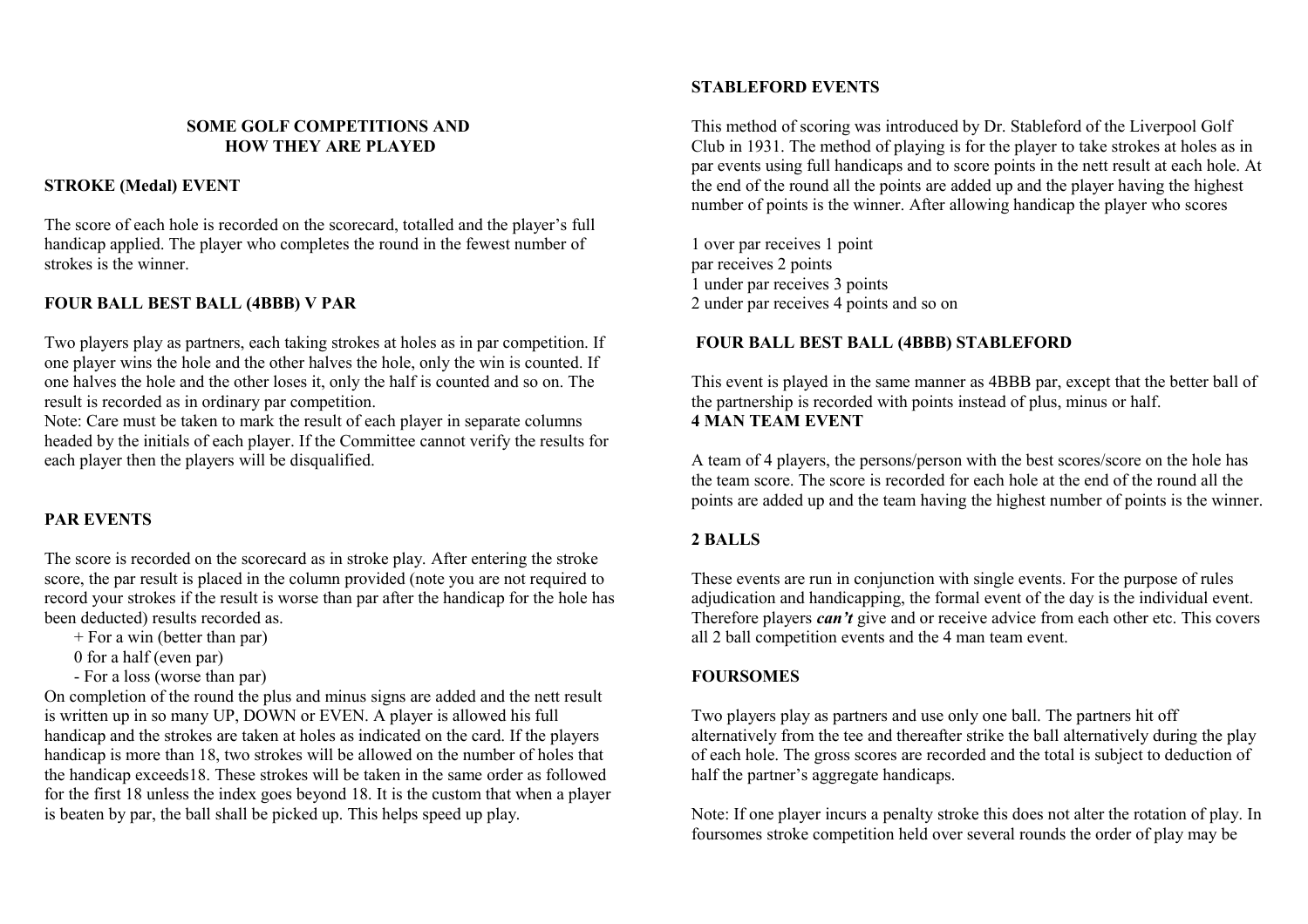changed between rounds unless the Committee has laid down as a condition of play, that the original order of play must be maintained through the competition. Foursomes can be played under either stroke or match play condition and Rule 29 is relevant to foursomes.

## **MIXED FOURSOMES**

Mixed foursomes are played in the same manner as foursomes except the ladies use their own tee. The Committee should lay down as a condition of play, if the male or female is required to play from the first tee, and this is preserved through competition with several rounds. Ladies and men use their full handicap.

# **CANADIAN FOURSOMES**

Played as above except that both players use tee shots at every hole and afterwards continue with whichever ball they nominate, the partner hitting the selected ball.

# **AMERICAN FOURSOMES (PINEHURST)**

Both players play tee shots at each hole then play a second stroke with their partner's ball. One ball is then selected and play proceeds as in foursomes with the owner of the ball playing the third stroke.

Mens: handicap allowance **½** of aggregate stroke/stableford events.

Ladies: handicap allowance 3/8 of aggregate stroke/stableford events.

# **CANADIAN TWO STROKE FOURSOMES**

Both players hit tee shots, hit their own ball a second time then select the better (partner to hit such ball) and thereafter strike the ball alternatively until holed out.

# **MULTIPLIER EVENTS**

Four ball multiplier is scored each hole by multiplying player A's stableford score for the hole by player B's stableford score, ie: player A scores 2 points and player B scores 3 points the four ball score is 6 points. If either player fails to score then the four ball score is nil.

### **AMBROSE EVENTS**

Team stroke event played in teams of 2, 3 or 4 players. All players play tee shots at each hole, the captain then selects the best ball. The other players then place their ball within one club length of the selected position (except on greens where the balls are placed no more than one putter head length on either side but not nearer the hole) and play their second shots. This procedure continues until holed out. NOTE that if the selected ball is in the rough then all other balls must be played from the rough, if a ball is selected in a bunker or hazard the other players may *place* their ball with in one club length (bunkers can be raked after each shot).

### **Ambrose Handicaps:**

2 players 1/4 of combined handicap and three tee shots must be taken each nine by both players.

3 players 1/6 of combined handicap and two tee shots must be taken each nine by all players.

4 players 1/8 of combined handicap and three tee shot must be taken over 18 holes by all players.

## **IRISH FOUR BALL**

Is played as a team of four players. At holes 1-6 the best in individual score is recorded, at 7-12 the best two individual scores are recorded. At holes 13-18 the best three individual scores are recorded.

### **LAS VEGAS**

Team stroke event played in teams of 3 or 4 players. All players play tee shots at each hole, the captain then selects the best ball, that player does not play the next shot. The other players then place their ball within one club length of the selected position (except on greens where the balls are placed no more than one putter head length on either side but not nearer the hole) and play their second shots. This procedure continues until the green is reached. Once the green is reached all players may putt. NOTE that if the selected ball is in the rough then all other balls must be played from the rough, if a ball is selected in a bunker or hazard the other players may place their ball with in one club length (bunkers can be raked after each shot).